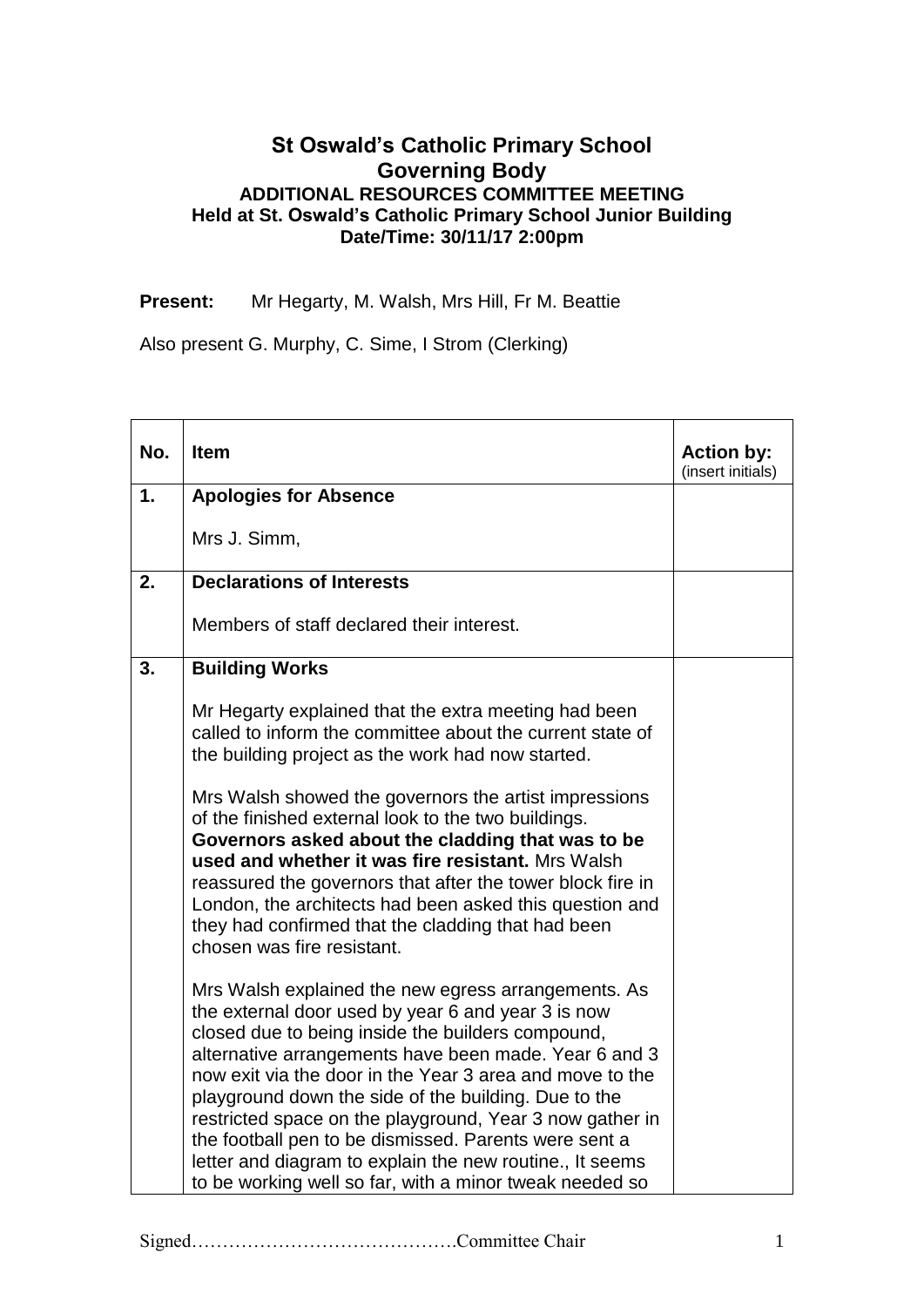that the Montague Road gate is not opened until the Year 3 children are in the football pen.

**A governor asked what safeguarding arrangements had been made.** Mrs Walsh explained that the contractors had confirmed that all of their staff had been DBS checked and a list would be provided to the school for the Single Central Record (SCR). Deliveries would be made when children were in class and not outside. Contractors would be signing in and out on their compound register rather than the school register.

The project plan was shown to the governors. This detailed the work to be done and when they should be done. Mr Strom has identified a query with the timing of the handover of the new studio and the start of the work to break into the school in the classrooms where pupils need to be displaced. More detail has been sought on how the move will be carried out. Governors asked if teachers would be given release time to support moving classrooms. It was agreed that this should be done in school time and that there may be a need for supply teachers to come in to take classes during the process. Governors also suggested that there were some companies that might be able to assist with the move. Education Support and Advice have helped other schools with moves in the past.

Mrs Walsh, Mr Hegarty and Mr Strom met with representatives of Arcadis and the Archdiocese. They have confirmed that funding will be made available over the next 5 years for the full project and outlined the mechanism in which that would happen.

It was recognised that noise would be an issue for staff and pupils, especially those in classrooms near the works.

A section on the website for the building works will be created. This will have regular updates as well as some artist impressions of the finished works. Pupils from the school news team have taken photographs and will continue to do so over the life of the project to show the progress being made.

Furnishings and fittings are still to be finalised, particularly colours for walls and floors.

Governors thanked Mrs Walsh for the update.